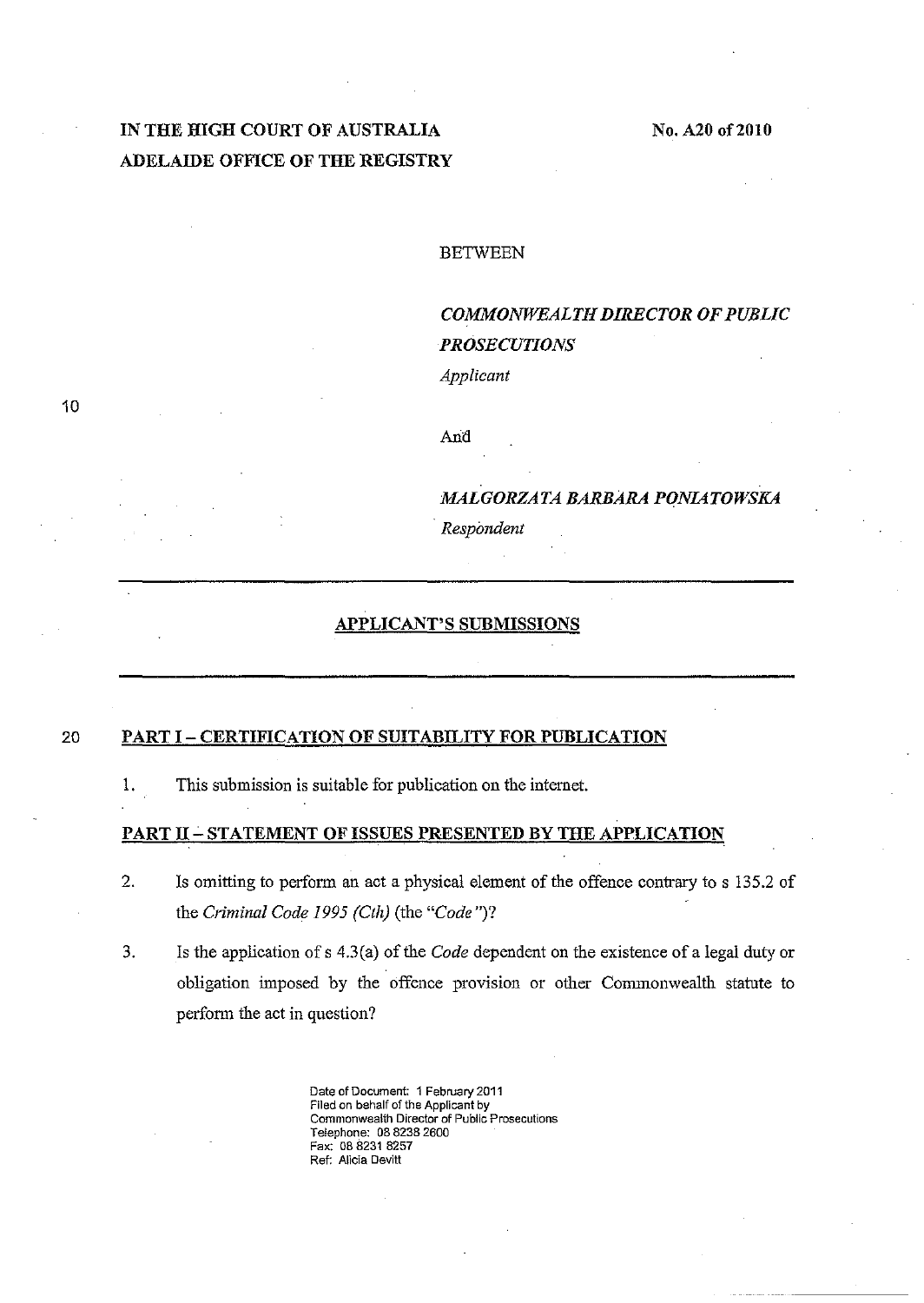## **PARTIII-** *JUDICIARY ACT 1903* **CERTIFICATION**

4. The issues raised by this application do not require notice to be given to the Attorneys General pursuant to s 78B of the Judiciary Act 1903.

#### **PART IV - CITATION OF THE REASONS FOR JUDGMENT**

5. [2010] SASCFC 19; (2010) 107 SASR 578

## **PART V - STATEMENT OF FACTS**

- 6. The Respondent pleaded guilty to seventeen counts of obtaining a financial advantage from the Commonwealth knowing she had no entitlement to it, contrary to s 135.2 of the Code. The facts are accurately summarised in the judgment of the Full Court (AB at  $428 - 429$  [1]  $-$  [3]). That summary reflects the unchallenged statement of facts tendered in the Magistrates Court, which was the factual basis on which this matter proceeded (AB at 428  $[2]$ ).<sup>1</sup>
- 7. The relevant facts are as follows:
	- (1) The Respondent had been in receipt of fortnightly payments of Parenting Payment Single (PPS) intermittently since 1995;
	- (2) The Respondent was regularly sent notices reminding her of the requirement that she inform Centrelink of any change to her circumstances, including financial circumstances (see  $[10]$  below);
	- (3) The Respondent was employed from January 2005 to February 2006 and was paid commission;
	- (4) In April 2005 the Respondent was placed on a requirement to report fortnightly any income she received. In September 2005 that requirement was dispensed with because in the preceding months she had reported that she received no income. When the requirement was removed she was advised of her continuing obligation to report any change of circumstances, including income;
	- (5) Between August 2005 and May 2007, the Respondent received 17 payments of commission totalling approximately \$71,000;
	- (6) The Respondent did not notify Centrelink of receipt of any of that income;

20

<sup>&</sup>lt;sup>1</sup> Poniatowska v DPP (Cth) [2010] SASC 1, AB at 55 [3] - [5] It was accepted during the appeal (AB at 413) that the reference to by the learned magistrate (AB at 9 [2]) 10 a positive act was an error. It is inconsistent with his later recitation of the facts (AB at 9 [7]-[9])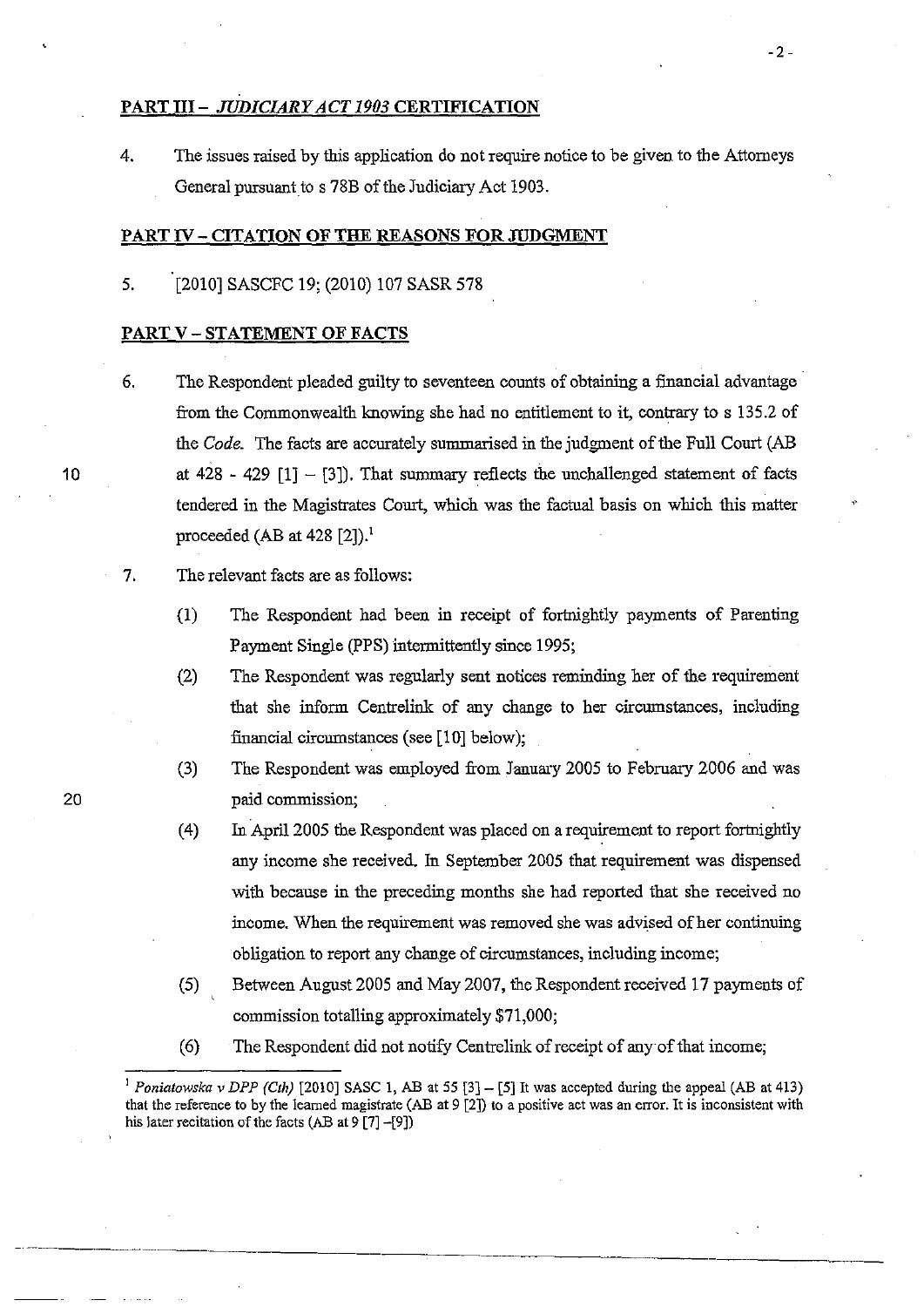(7) As a consequence, during the relevant period the Respondent continued to receive the PPS to which she was not entitled (or was only partly entitled);

-3-

- (8) The total amount the ,Respondent obtained to which she was not entitled was \$20,000.17.
- 8. A person is only entitled to a PPS benefit if certain criteria are satisfied. The criteria, which also determine the amount of benefit to which the person is entitled, is set out in the *Social Security Act* 1991'. It includes a person being a parent, responsibility for a child, the child's age, whether the person is a member of a couple or single, Australian residency and, if applicable, participation requirements set out in a Parenting Payment Employment Plan or otherwise approved by the Commonwealth. The PPS is means tested and is not payable to a person if that person's assets, including income, exceed the legislatively determined *"assets value limit.*"<sup>3</sup> The rate of the benefit is calculated according to legislative criteria.' Provisions relevant to the administration of the benefit are contained in the *Social Security (Administration) Act 1991.*
- 9. If after being granted the PPS benefit a person's circumstances change such that the criteria are no longer satisfied, entitlement to the benefit ceases. For example, as the PPS is means tested, if a recipient's assets increase (by receiving income or an increase in income) entitlement to that benefit may cease or cease at that level.
- 10. If a person has made a claim for a PPS' or is being paid PPS', they may be sent a written notice/s<sup>7</sup> requiring them to provide Centrelink with certain information, including when a change of circumstances occurs or any other matter which might affect the benefit. It is an offence to fail to comply with such a notice.'The Respondent was sent many notices during the time she was receiving PPS which notified her of the requirement to inform Centrelink of any income she received.<sup>9</sup> This was relied upon

S *Social Security (Administration) Act* 1991, s 74

**. \_\_ .. \_\_ ... \_-\_.\_----.\_----\_. \_\_ ... \_-\_.\_ .. \_-------\_ .•. \_--**----------\_.\_-.\_-- '--' ... \_\_ .- - . " •.•. \_ .. \_--,------\_. ,-, .... \_- -,.\_.- --.- ---\_ ... -.... "---\_.

20

'. \_\_ . \_\_ .\_.-.

 $2$  Chapter 2, Part 2.10, Div  $1-3A$ 

*<sup>3</sup> Social Security Act* 1991, s SOOQ. It may also not be payable because the person is entitled to other Commonwealth payments *(SSA,* s SOOS, s SOOV, s 500VA, s SOOW), or the person is engaged in seasonal work *(SSA,* s SOOZ) or if the person failed to comply with various requirements in the *Social Security Administration Act:* s 500J (those requirements including failing to comply with a notice: s 67, s 68 and failure to give information: s192)

*Social Security Act* 1991, Part 2.10, Div 4 and Chapter 3, Part 3.6A, s 1068A, s 1068B

*<sup>5</sup> Social Security (Administration) Act* 1991, s 67. This section (and s 68) authorises the Secretary to issue such **notices.** .

<sup>&</sup>lt;sup>6</sup> Social Security (Administration) Act 1991, s 68

<sup>&</sup>lt;sup>7</sup> The notice provision is s 72, *Social Security (Administration) Act* 1991

<sup>9</sup> AB at JO[9]; *Poniatowska* v *Director of Public Prosecutions* [2010] SASC 1, AB at 55 [4] "It is *also*  undisputed that, during the period of her offending, she was often reminded of her ongoing obligation to inform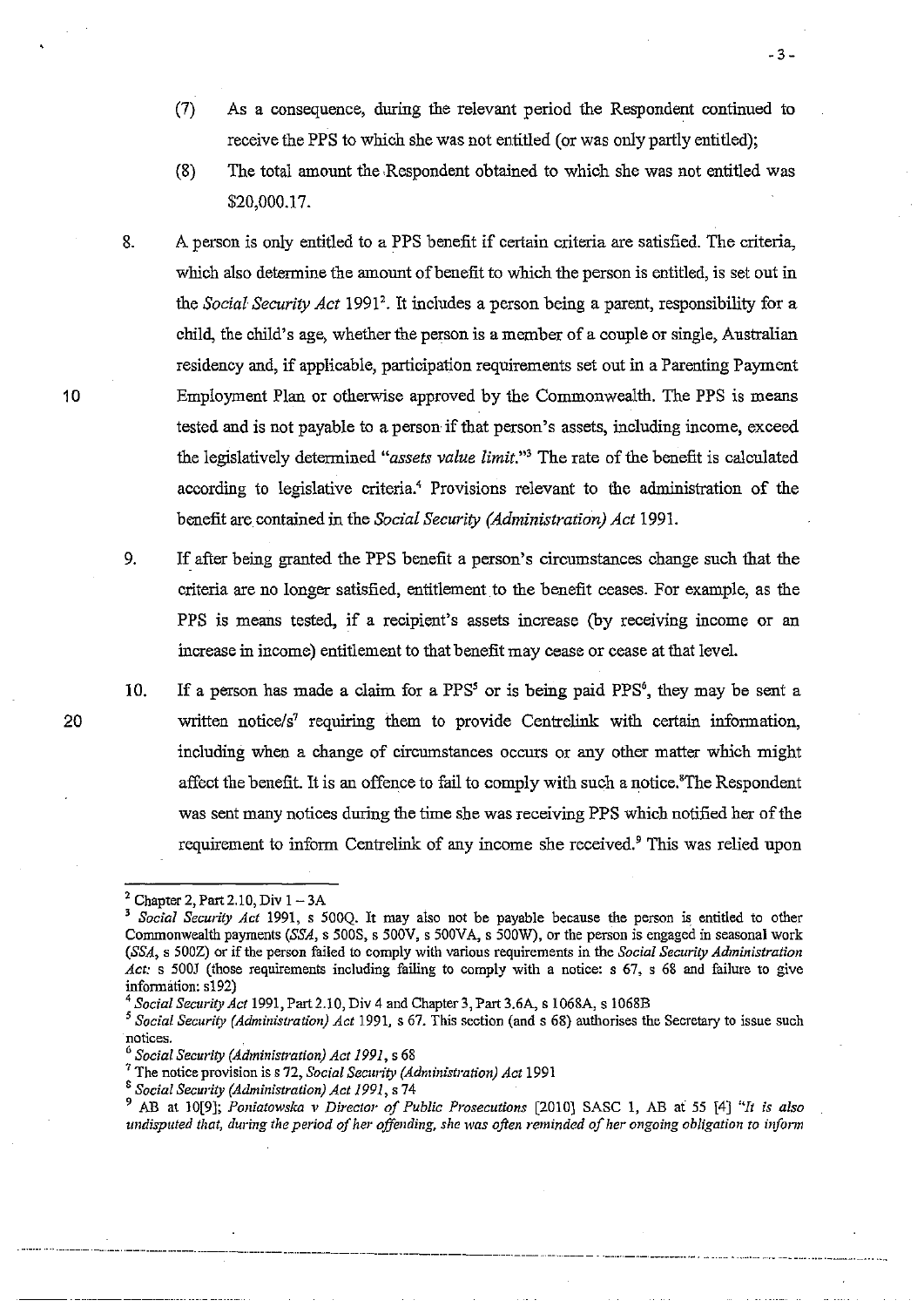by the Applicant in proof of the third element of the offence (see [20] below), that she knew or believed she was not entitled to the financial advantage ·she received (AB at 433 [18],437 [38]).

- 11. By her plea of guilty the Respondent acknowledged that on each of the 17 occasions she intentionally failed to notify Centrelink of the commission payments she received, that she was reckless as to the fact that she would receive a benefit as a result of those omissions, that as a result of each omission she received a financial benefit to which she was not entitled and that she knew or believed that she. was not entitled to that financial benefit.
- 12. Although the Respondent had pleaded guilty to these offences and appealed to a single judge of the Supreme Court<sup>10</sup> against her sentence only,<sup>11</sup> she appealed to the Full Court<sup>12</sup> against her convictions.<sup>13</sup> She was originally granted leave to appeal to the Full Court against her sentence.<sup>14</sup> The affidavit with exhibits (AB at  $66 - 243$ ) was filed for the purpose of an application for an extension of time in which to lodge that appeal.<sup>15</sup> She later sought leave to appeal against her convictions and an extension of. time in which to lodge that appeal with an accompanying affidavit was filed (AB at  $341 - 354$ . When delivering judgment, the Full Court granted the extension of time within which to appeal against conviction (AB at 438 [43]).

20

10

13. Three affidavits were filed by the Respondent in the Supreme Court (AB 244 - 249; AB  $327 - 332$ ; AB $333 - 335$ ) and one affidavit was filed by the Applicant (AB 282 –

---------\_.\_.\_. \_\_ ... \_-\_ ... \_------ \_ ... \_---------- ---\_ .. ------------.\_----------.----- ---

-------------

*Centrelink of any income she received"* per David J. It is to be noted that the majority in the Full Court (AB at 433 [19)) refers to Ms Poniatowska denying receipt of correspondence. This appears to be based on an affidavit she sougbt to rely on in the Full Court (AB at 74 [20)) This was the first occasion she made that assertion, which is clearly contrary to the agreed facts put before the Court at first instance and not challenged before David J (referred to above). The Respondent filed an affidavit in response (AB at 285 [8]). However, the judgment does not address whether that affidavit were admitted on the hearing of the appeal. The transcript of the argument before the Full Court does not assist (for example: AB at 419). The contents of the affidavits were not relevant to the issues to be decided on the leave to appeal against conviction.

<sup>&</sup>lt;sup>10</sup> An appeal from the Magistrates Court is made pursuant to s 42 of the *Magistrates Court Act 1991* (SA). Where the appellant relies upon facts put before the Magistrate which are not dealt with in the published reasons, the appellant should put them before the court by way of an affidavit and not in submissions from the bar table: *Godfrey* v *South Australian Police* [2003J SASC 294 at [12]

 $11$  [2010] SASC 1, AB at 54

 $12$  An appeal to the Full Court from a judgment of a single judge on appeal from a judgment of the Magistrates Court lies only with the permission of the Supreme Court: s 50(4)(ii) *Supreme Court Act* 1935 (SA). <sup>13</sup> The grounds are set out in the judgment: AB at 430 [5]

<sup>&</sup>lt;sup>14</sup> This occurred on 7 May 2010 after the Full Court (Doyle CJ, Gray and White JJ) considered the application on the papers.

<sup>&</sup>lt;sup>15</sup> The court may extend the time for appeal pursuant to r 117(2)(b) Supreme Court Civil Rules 2006 (SA)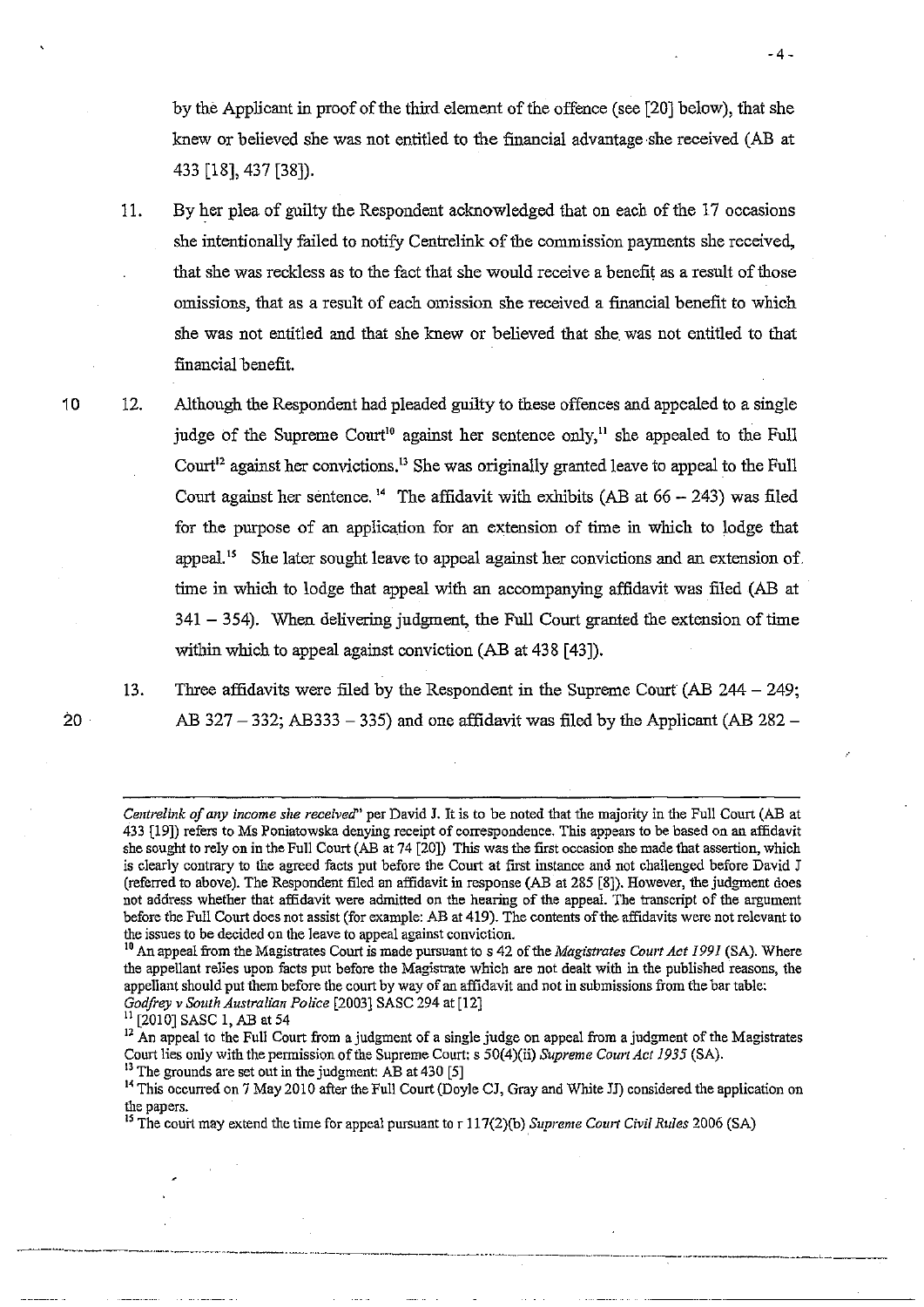326) prior to the Full Court hearing on 16 June 2010. No order was made by the Full Court in relation to the admissibility of those affidavits for the purpose of the appeal."

·5·

- 14. The issue on appeal was whether omitting to perform an act was a physical element of the offence in s 135.2 of the *Code.* The Respondent's argument was that the admitted conduct could not establish the offence because omitting to perform an act was not a physical element of the offence. It did not detract from the admission of the factual matters referred to above (at [11]).
- 15. The Court concluded by majority (Doyle CJ and Duggan J) that this offence could not be committed by omission and allowed the appeal on the basis that the Respondent could not in law have been convicted of the offences (AB at 437 [39]). The Court concluded, relying on the common law, that the determination of whether omitting to perfonn an act was a physical element of this offence depended on there being a legal duty imposed (by Commonwealth statute) on the offender to perform the act omitted.
- 16. Sulan J in dissent applied Chapter 2 of the *Code* (in particular s 4.1 and s 4.3) to the offence provision and concluded that s 135.2 provides that an omission can constitute a physical element of the offence (AB at 441 [58]). Therefore the Court was not required to look at the existence of a duty of disclosure in either statute or common law, in addition to what is provided in s 135.2 (AB at 442 [59][62]), to determine that issue.

#### 20 **PART VI - APPLICANT'S ARGUMENT**

- 17. It is submitted that Doyle CJ and Duggan J erred in:
	- (1) Failing to determine the elements of the offence in s 135.2 by the application of Chapter 2 of the Code (and in particular s 4.3(a)) to the offence provision; and
	- (2) Concluding that whether *"omitting to peifonn an act"* is an element of an offence is always dependent on identifying a legal duty or obligation on the offender (expressed in the offence provision or otherwise imposed by a Commonwealth statute) to perform the act.

<sup>&</sup>lt;sup>16</sup> The appeal to the Full Court is by way of rehearing; the court may in its discretion hear further evidence on a question of fact: *Supreme Court Civil Rules* 2006, r 286(3). The rules as to fresh evidence apply: *Police* v *Dorizzi* [2002] SASC 356; *Twigden v Centrelink* [2010] SASC 154; *Channel Seven Pty Ltd v Manoek [2010]*  SASCFC *356;Foxv Pare),* (2003) 214 CLR 118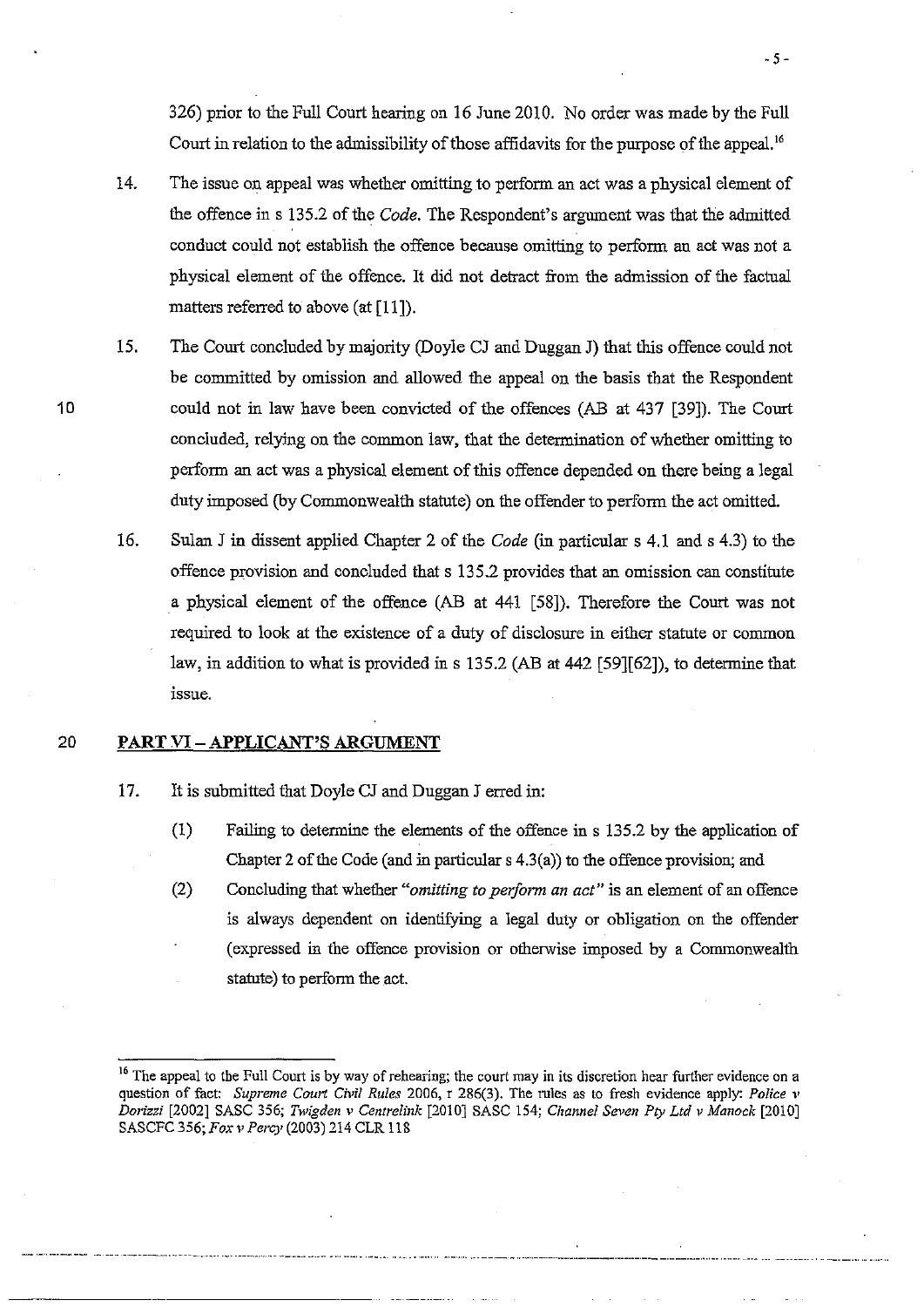The reasoning and conclusion of the majority is inconsistent with the proper application of Chapter 2 to an offence provision. As a consequence, the Court has identified criteria for determining the elements of an offence other than (and additional to) those required by law.

-6-

- 18. Chapter 2 of the *Code* sets out the general principles of criminal responsibility that apply to all offences against the *Code* and other laws of the Commonwealth." The *Code* exhaustively states each of the elements of an offence making it apparent on the face of the offence provision, applying Chapter 2, precisely what the physical and fault elements are.<sup>18</sup>
- 10 19. Section 135.2 of the *Code* is in the following terms:

*"Obtaining finanCial advantage* 

- *(1) A person* is *guilty of an offence if:* 
	- *(a) The person engages* in *conduct; and* 
		- *(aa) as a result of that conduct* , *the person obtains a financial advantage for himself or herself from another person; and*
		- *(ab/ the person knows or believes that he or she* is *not eligible to receive that financial advantage; and*
		- *(b) the other person* is *a Commonwealth entity. "*
- 20. It follows that the elements of s 135.2 of the *Code* are:<sup>19</sup>
	- (1) the defendant engages in conduct (physical element conduct; fault element intention);
	- (2) that as a result of that conduct the defendant obtained a financial advantage (physical element - result; fault element - recklessness);

20

-.-~ ----- --------\_. \_. --~ -- - -~- ...... ~--~~-.---.-.--.• --.-----.-.•. ---.... -----.--~ .. \_--.. - .... \_ ... -----.\_---.\_ ..• --\_ .. - -.--.-.-. \_\_ .\_--\_ .. -----\_. --\_. \_\_ .. -

--------\_.\_---- --. ----------------------

<sup>17</sup> s 2.2(1) of the *Code* 

<sup>&</sup>lt;sup>18</sup> R v JS (2007) 175 A Crim R 108 at [129] and see [145] *"Fundamental aspects of the law have been altered by the Criminal Code in substantial and critical matters, by the replacement of a body ofnuanced case law, which never purported to be comprehensive with the comparative rigidity of a set of interconnecting verbal fonnulae*  which do purport to be comprehensive and which involve the application of a series of cascading provisions, including definitional provisions, expressed in language capable of only one meaning, which meaning does not *necessarily reflect ordinary usage. <sup>11</sup>*

<sup>19</sup>*DPP (Cth) v Neamati* [2007] NSWSC 746 at [11]; *DI'P* l' *Acevedo* [2009] NSWSC 653 at [15]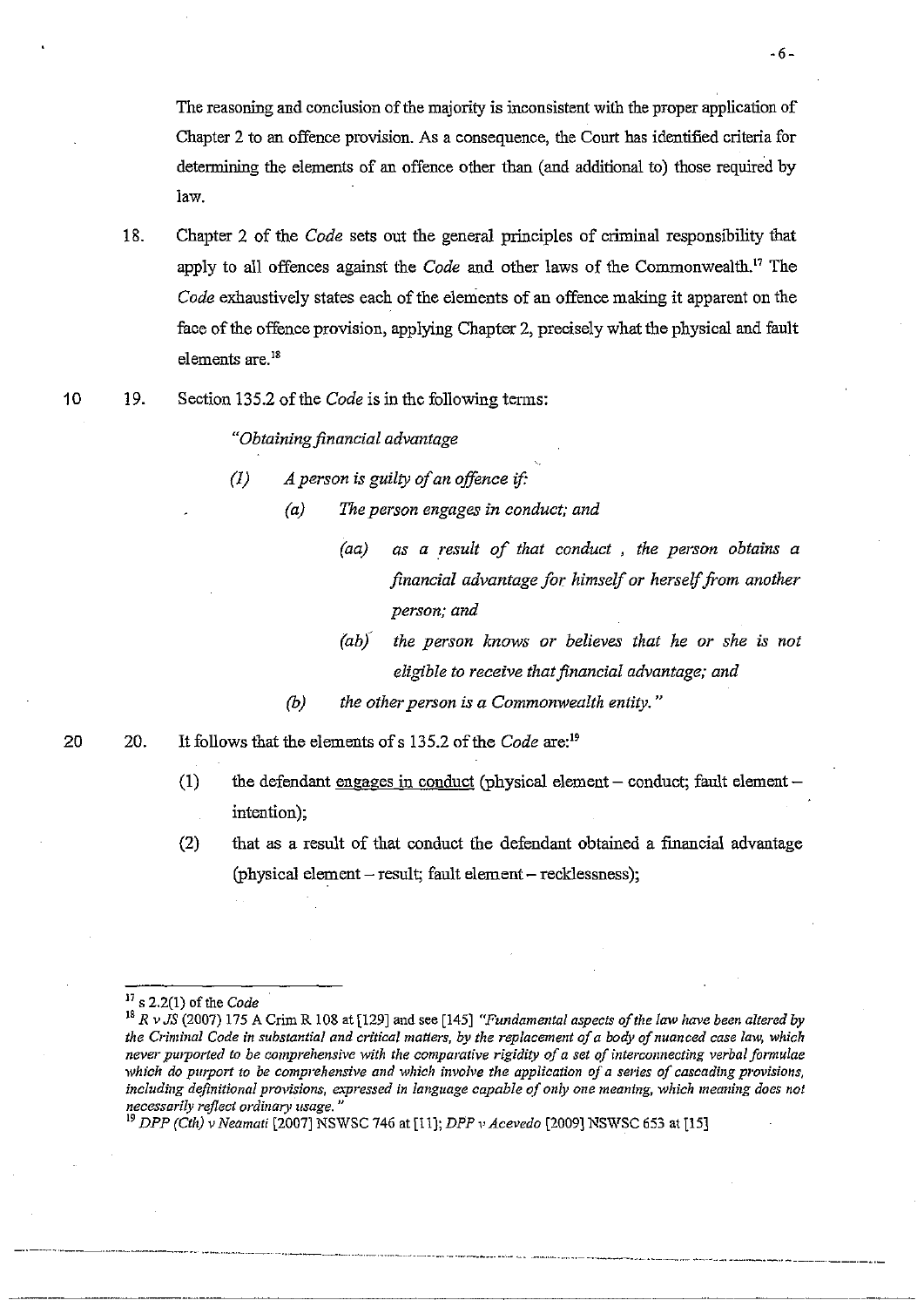(3) the defendant knows or believes that she is not eligible to receive that financial advantage (physical element  $-$  circumstance; fault element  $-$  knowledge or belief);

-7-

(4) that the other person is a Commonwealth entity (absolute liability).

The issue is whether the first physical element can be established by a person omitting to perform an act.

- 21. In s 4.1 of the Code, *"engage* in *conduct"* is defined to mean *"(a) do an act; or (b) omit to perform an act. "*
- 22. The *Code* was amended to include that definition of *"engage* in *conduct"20* to make it clear that whenever the phrase *"engage* in *conduct"* was used in an offence provision, it encompassed both doing an act and omitting to act. As the Explanatory Memorandum states:<sup>21</sup>

*"The proposed definition of 'engaging* in *conduct'* is *designed to make clear that 'engagement' does not only infer the relevant conduct must only be an act. The use of 'engaging in conduct' is meant to cover omissions as well. This will* simplify the drafting of offences." (emphasis added)

- 23. Section 135.2(1)22 was amended to its current terms by the *Crimes Legislation Amendment (Telecommunications Offences and other Measures) Act (No* 2) which came into force on 28 September 2004. At that time, amongst other amendments to the section, the phrase *"engage in conducf'* was included in the section.
- 24. The phrase *"engage in conduct'* is used in s 135.2 to denote its first physical element. By interpreting s 135.2 with reference to s 4.1 of the *Code* the offence provision reads:
	- (1) A person is guilty of an offence if;
		- (a) The person acts or omits to perform an act; and

.... -.----~.--.---------.. --.--------.----.--~.-.----.-. -.~ .. - ... ---.--... ~ .. " .. - ..•...... -- .. .... . \_ •... \_ .... --.\_--.\_-.\_--.. \_.\_------

10

<sup>&</sup>lt;sup>20</sup> The definition of *"engage in conduct"* was inserted by the *Criminal Code Amendment (Theft, Bribery and Related Offences) Act* 2000 (no. 137 of2000). This section took effect on 24 November 2000. <sup>21</sup> The Explanatory Memorandum for that Bill at p.15

<sup>&</sup>lt;sup>22</sup> The section was first inserted into the *Code* by the *Criminal Code Amendment (Theft, Bribery and Related Offences) Act* (no. 137 of 2000) in the following terms: "A person is guilty of an offence if the person obtains a *financial advantage for himself or herself from a Commonwealth entity knowing* **0]'** *believing that he* **01'** *she was not eligible to ,'eceive that financial advantage.* " It commenced on 24 May 2001. It was then repealed and replaced by the *Crimes Legislation Amendment (People Smuggling, Firearms, Trafficldng and Other Measw'es) Act* (no. 141 of 2002) as follows: *"A person is gnilty of an offence if: (a) the person obtains a financial advantage for himself or herself from another person, lmowing or believing that he or she is not eligible to*  receive that financial advantage; and (b) the other person is a Commonwealth entity. (1A) Absolute liability *applies to paragraph* (J)(b) *element of the offence".* This commenced on 16 January 2003 .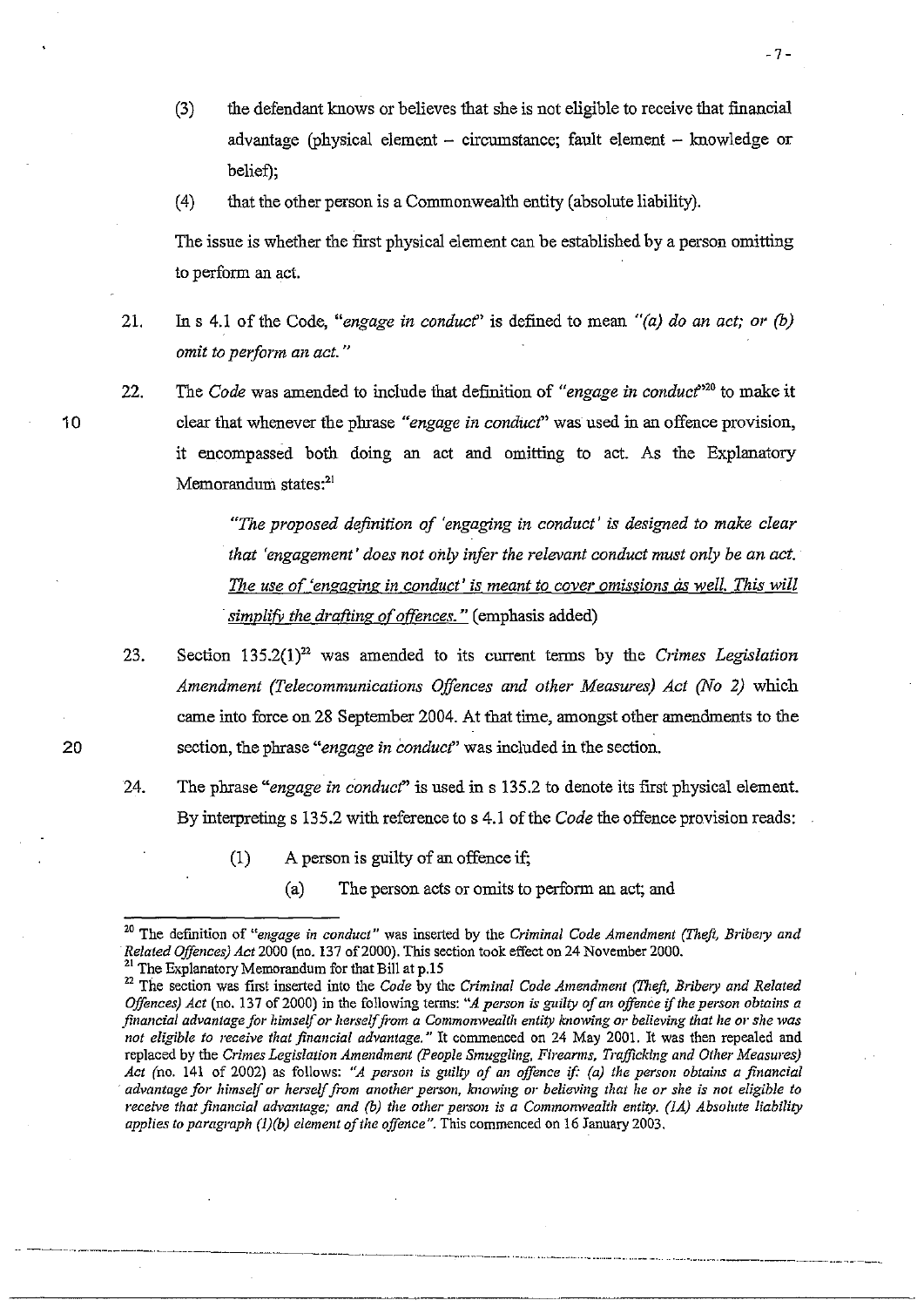(aa) .....

- 25. Therefore, as a physical element in the offence in s 135.2 of the *Code* is expressed as *"engage in conduct"* that element can be established by omitting to perform an act.
- 26. Section 4.3 of the *Code* states:

*"An omission to perform an act can only be a physical element if:* 

- *(aJ The law creating the offence makes it so; or*
- (b) *The law creating the offence impliedly provides that the offence* is *committed by an omission to peiform an act that by law there* is *a duty to peiform. "*

-8-

The word *"law"* is defined in the Dictionary to the *Code* as meaning a law of the Commonwealth including the *Code* itself

- 27. The *Code* provides that an omission can only be a physical element in two alternative circumstances. The first applies in this case. Section 135.2, the law creating the offence, makes omission a physical element of the offence by specifying that the element is *"engages in conduct".* It follows that, if the Respondent omitted to perform an act, provided the remaining elements are also satisfied, the offence is established.
- 28. It is submitted that Doyle CJ and Duggan J were in error in not so finding. The reasoning and conclusion of Sulan J in this regard is correct (AB at 442 [59][60]).
- 29. Significantly in reaching their conclusion, Doyle CJ and Duggan J did not address or apply Chapter 2 of the *Code,* the principles applicable to interpreting a Code or those relevant to determining the elements of a Commonwealth offence. Nor, apart from citing s 4.3 of the *Code* at the outset of the judgment (AB at 431 [9]) and referring to it when reciting the Applicant's argument (AB at 435 [28]), is any reference made to that provision. In particular, the section (including the difference between  $(a)$  and  $(b)$ ) is not analysed or applied.
- 30. The Court's conclusion and the reasoning process underlying it are inconsistent with the proper application of Chapter 2 of the *Code* to the offence provision.

31. Rather the reasoning ofDoyle CJ and Duggan J was as follows:

10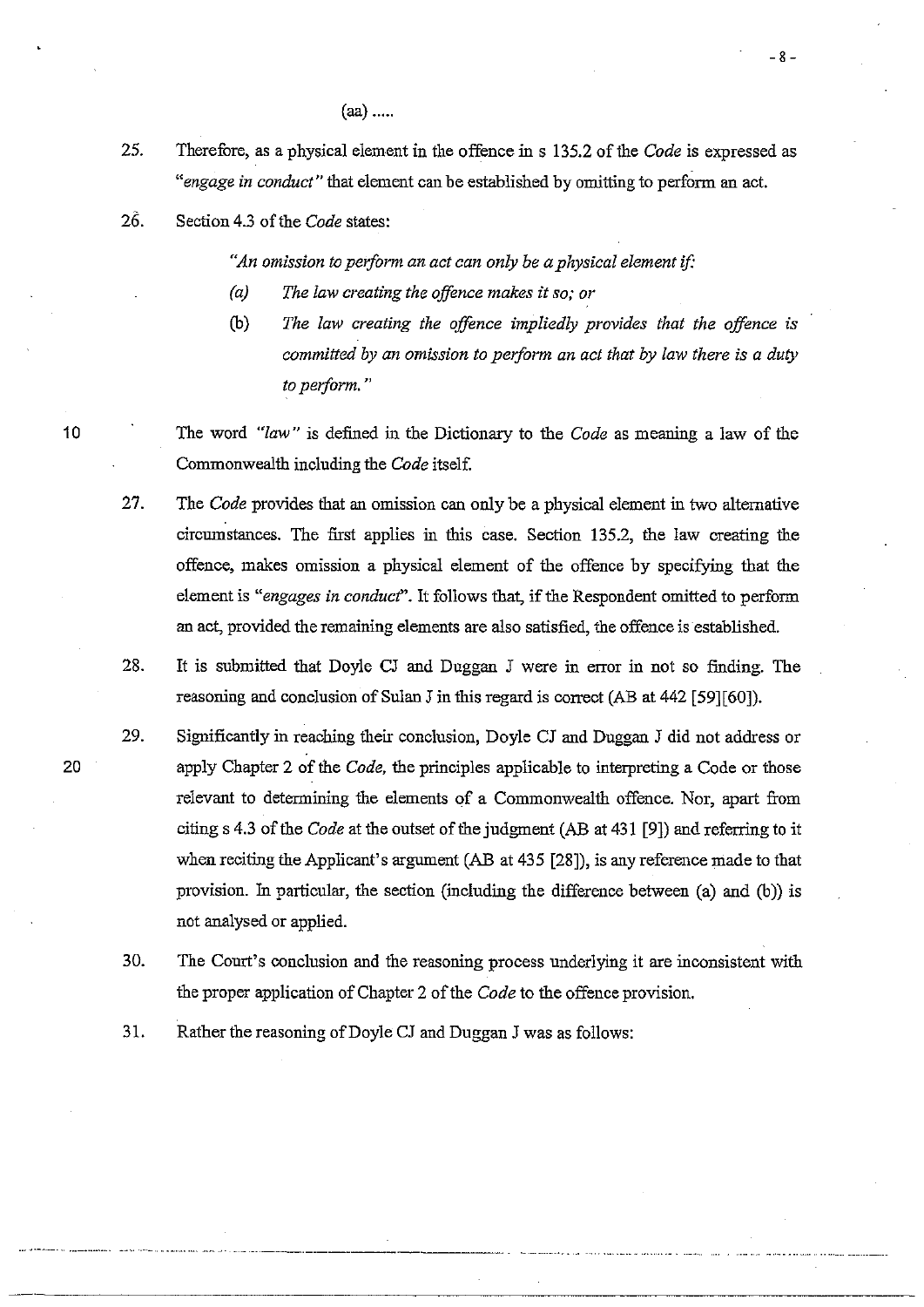- (1) That at common law (AB at 431 [13]),<sup>23</sup> (and relying on comments in the MCCOC report), omissions will only attract liability if the offence expressly says so, and the omission is in breach of a legal duty to act (AB at  $432 - 433$ ) [15][16]);
- (2) Therefore the reference to *"omission"* in the *Code* must be read as *"referring to a law which identifies the omission in question in such a way as to create a duty to perform the omitted act*" (AB at 436 [30]);
- (3) Consequently, while an omission to perform an act can constitute a physical element of the offence in s 135.2, it can only do so if there is a relevant legal duty or obligation to perform the act omitted (AB at 431 [12], AB at 433 [16], AB at 435 [27]);
- (4) Therefore it is first necessary to identify the relevant duty or obligation, which can only arise under s 135.2 itself or some other Commonwealth statutory provision (AB at 433 [16][17]);
- (5) Section 135.2 does not define any duty or obligation relevant to an offence committed by way of omission (AB at 435 [27], AB at 437 [38]);
- (6) No other Act creates a separate *"stand alone"* obligation (AB at 437 [38]); and
- (7) Therefore omitting to perform an act is not a physical element of this offence (AB at 437 [38]- [39]).
- 32. Doyle CJ and Duggan J determined the existence of a physical element of this offence by applying the principles of the common law only and ignoring entirely the application of Chapter 2 to the offence provision.
- 33. It is submitted that the Court's resort to the common law in its reasoning has infected its entire analysis. This is clear from the statement at the outset (AB at 431 [13]) that <sup>"it</sup> is well established that there can be no criminal liability for an omission unless the alleged conduct constitutes a failure to perform a legal obligation." Thereafter it simply concluded, without reference to any of the relevant *Code* provisions (in particular s 4.3), that *"it would seem the Code incorporates that principle"* (AB at 432 [15]). The only reference by the Court'to support that conclusion was to the MCCOC Report<sup>24</sup> which does not have the significance contended for (see [45] below). The

--------------.--.----.-~----.-.--.------------ \_\_\_ .\_"\_ .. -\_0 \_\_\_ .0 \_\_ 0 \_\_\_\_\_\_ 0 \_\_\_\_\_\_ "\_ .. \_-

10

<sup>&</sup>lt;sup>23</sup> The majority refer to *R v Iannelli* (2003) 56 NSWLR 247 in support of this proposition. It is to be noted that that decision concerned the now repealed s 29D of the *Crimes Act* 1914 and related to offences committed in the period between 1993 - 1999, a time when Chapter 2 of the Code did not apply to offences outside the Code. **<sup>24</sup>***Model Criminal Code Officers Committee Report,* **Chapter 2,1992**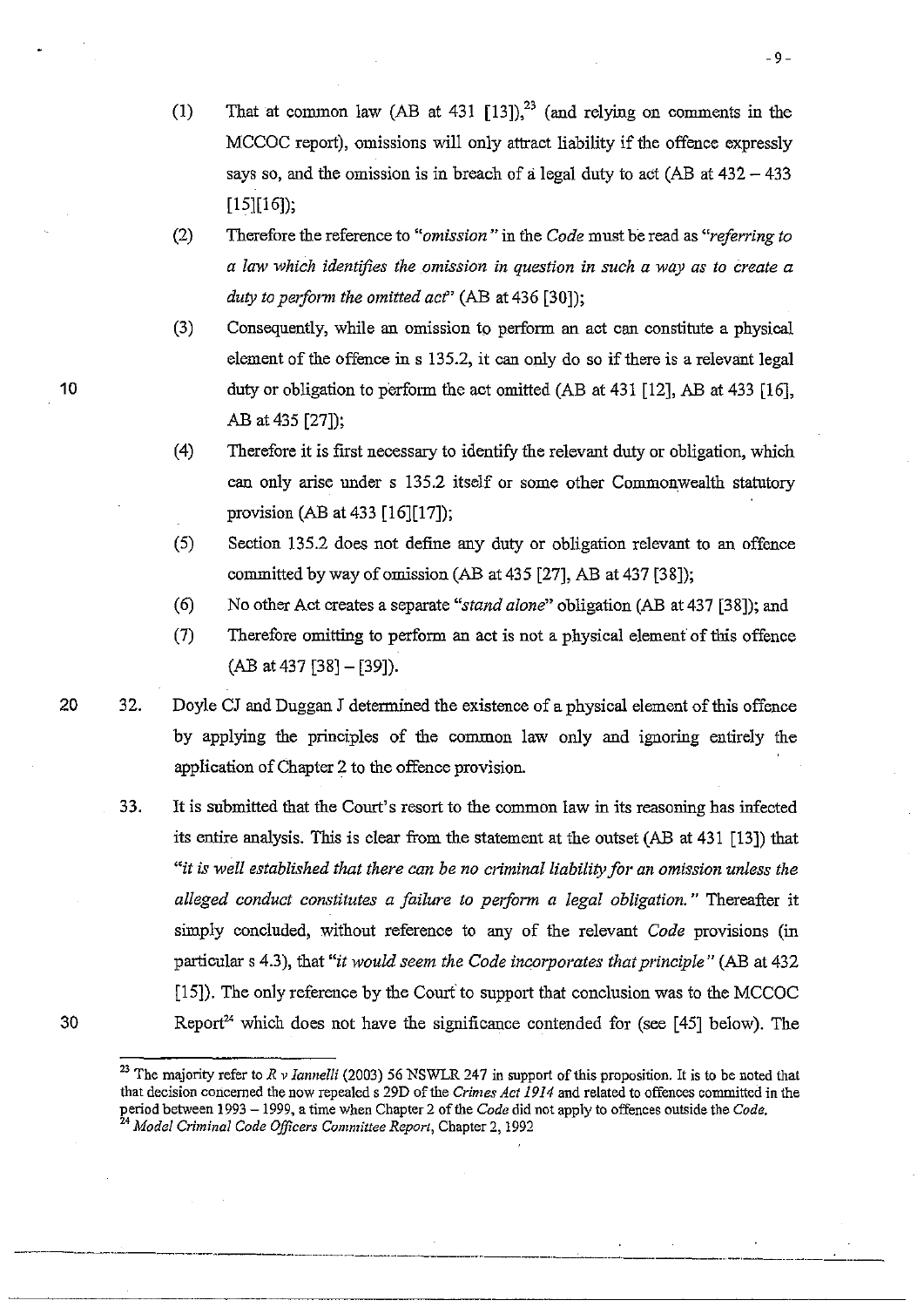majority by applying the common law (for example: AB at 433 [16] [17], AB at 435 [27], AB at 436 [30]) then considered whether tenns in the *Code ("engage* in *conduct*") overcame those requirements (AB at 433 [16], AB at 436 [29]). The approach involved no analysis of the meaning, purpose and use of the tenn *"engage* in *conduct"* or the meaning of s 4.3.

 $-10 -$ 

...... --. \_\_ ...... \_\_ .\_ .. ,', .... -- .. -\_ .. - .. ,,-.. \_\_ .. " .... --\_.' -,- -\_.\_--...

34. There is no support in the *Code* for the approach taken or the conclusion reached. In particular, there is no support for the conclusion that determining whether omitting to perform an act is a physical element of this offence (or any offence) is always dependent on identifying a legal duty or obligation imposed by Commonwealth statute, to perform the act in question.

**35.** Determining whether omitting to perform an act is a physical element of the offence in s 135.2 (or any Commonwealth offence to which Chapter 2 of the *Code* applies) is dependent upon applying s 4.3. Either an omission to perform an act is a physical element of the offence in s 135.2 by reference to s 4.3, or it is not.

36. Doyle CJ and Duggan J nominated three reasons for taking the approach they did *"to the definition of omission"* (AB at 436 [31]). However, the issue before the Court was what the elements of an offence were; not the definition of omission. It is submitted that the reasons proffered further demonstrate that the majority took an erroneous approach to the resolution of the issue before it. Such reasons cannot override the proper application of Chapter 2. Further, other aspects of the judgment also reveal a flawed reasoning process.

37. The first reason given (AB at 436 [32]), that the conclusion is consistent with the generally accepted approach at common law, is inconsistent with the proper approach to interpreting the *Code.* The *Code* is to be read without any preconceptions that a particular provision has, or has not altered the law.25 While there may be occasions where it is appropriate to refer to the common law (for example if a term employed has a technical legal meaning, where the interpretation of a word is well established or there is some ambiguity as to the meaning)<sup>26</sup> that does not arise here. The elements of a Code offence are determined by the application of Chapter 2 to the offence provision. The phrase in issue *"omits to perform an act*" does not have a technical legal meaning.

10

20

<sup>2</sup>l *Vallance* v *The Queen* (1961) 108 CLR 56 at 75; *R* ,. *LK* (2008) 73 NSWLR 80 at [44); *R* v *JS* (2007) 175 A Crim R 108 at [124)- [158)

*<sup>26</sup> R* V *JS* (supra) at [149); *The Queen* v *LK* (2010) 241 CLR 177 at [96)- [98),[102J - [107)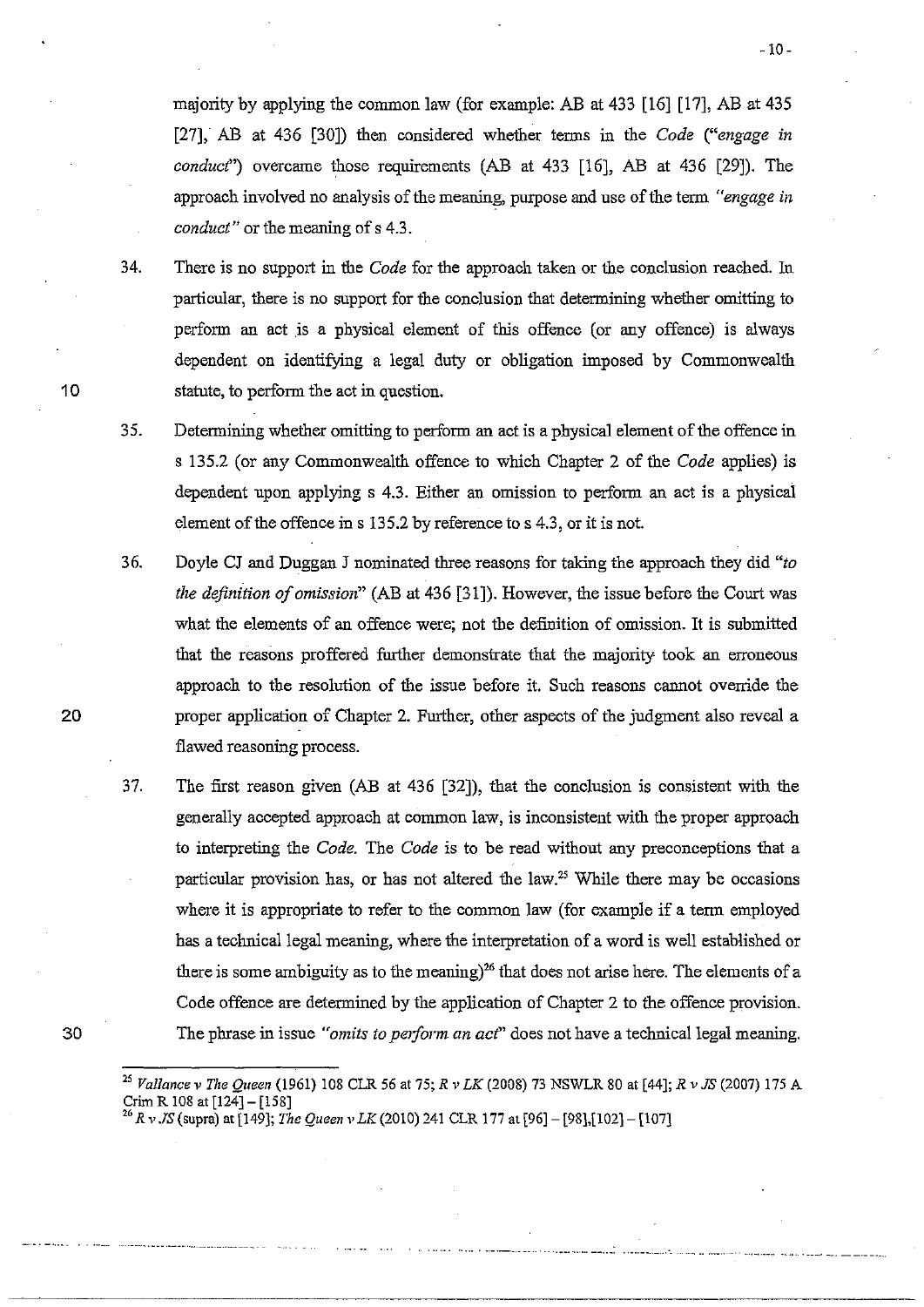In any event, the issue here is not the meaning of a word or phrase but rather what are the physical elements of the offence in s 135.2. The language in s 4.1 and s 4.3 (and s 135.2) is clear. The *Code* contains some offence provisions which use the terminology "*engages in conduct*" to describe the physical element of the offence.<sup>27</sup> By the very use of that terminology, omitting to perform an act is a physical element of that offence. It is the *Code* that determines whether *"omits to perfonn an act"* is a physical element of an offence, not the common law.

38. The second reason given (AB at 436 [33]) appears simply to be that the consequence of the Applicant's argument is that whenever the phrase *"engages in conduct'* appears in the offence provision, that offence can be committed by omitting to act. However, the majority does not explain why this consequence supports its conclusion. It could only be based on a view that it is considered to be an undesirable result for a number of offences to have a physical element of omitting to act.<sup>28</sup> That is neither a principle of statntory interpretation nor is it a valid basis on which to interpret the *Code.* It is not the proper basis to determine the elements of an offence.

39. It is to be noted there are relatively few offences in the *Code* which contain the phrase *"engage in conduct.* "29 Those that do contain that terminology were enacted (or amended) after "*engage in conduct"* in its current terms, was introduced in to the *Code* (see [22] above). This is clearly to designate that *"omits to perfonn an act"* is a physical element of those offences.

40. Such reasoning of the majority fails to take into account that it is not omitting to perform an act *per se* that establishes this offence (and other offences which include "engage in conduct" terminology); all elements of the offence must be proved. In relation to s 135.2 the majority ignores that the (intentional) omission must have a specified result (the receipt of a financial advantage) which the person knew or believed he/she was not entitled to.

41. Similarly, the third reason given (AB at 436 [34]) does not support the conclusion. It appears to erroneously suggest that the construction contended for by the Applicant

<sup>&</sup>lt;sup>27</sup> For example: s 80.1 (Treason); s 104.22 (Treatment of Photographs); s 105.45 (Contravening Safeguards); ss 115.1, 115.2, 115.3, 115.4 (Harming Australiaos); s 147.1 (Causing Harm to a Public Official); s 271.3 (Debt Bondage); ss 272.8(2), 272.9(2), 272.12(2), 272.13(2), 272.14(1), 272.15(1), 272.18(1), 272.19 (Sexual Offences against Children outside Australia); 5310 (Harm and Danger to Children under 14 from Serious Drug Offences); s 471.6 (Damaging or Destroying Mail Receptacles). <sup>28</sup> see: *The Queen v Tang* (2008) 237 CLR 1 at [44]

<sup>&</sup>lt;sup>29'</sup> Some examples of such offences are noted in the footnote above.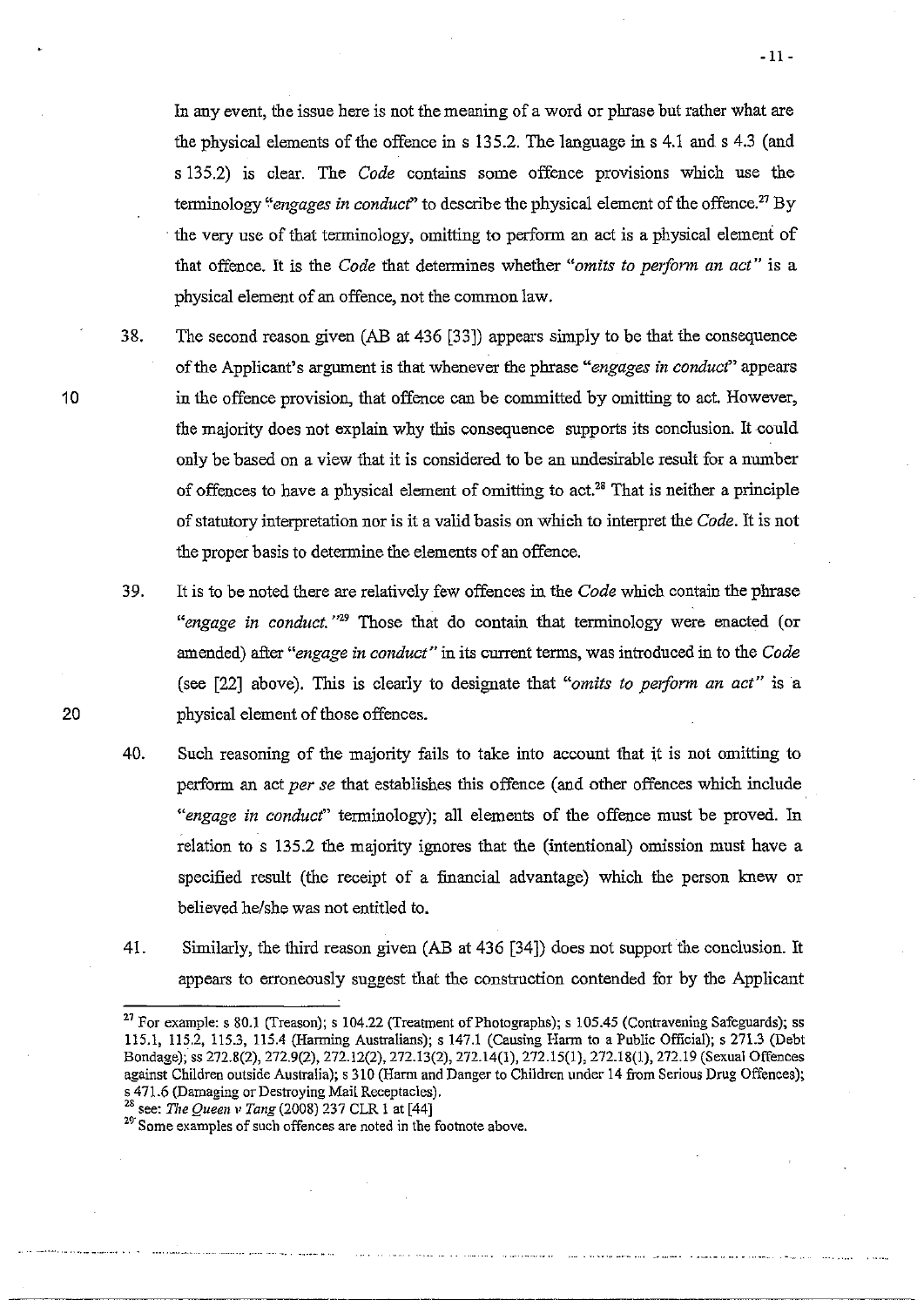would give rise to a difficulty in identifying the omission and then linking the omission with the financial advantage. Whether a link can be established depends on the facts. It is not a relevant basis to determine the elements of an offence. As noted above (at [40]) to establish the offence requires proof of all elements of the offence (see [20] above). The facts in this case provide a clear illustration. The Respondent omitted to inform Centrelink of her income. She did so intentionally. As a result she received a financial advantage. If she had informed Centrelink of her income she would either have received no benefit, or a reduced benefit. The Respondent knew or believed she was not entitled to the financial advantage she received. Omitting to perform an act must be accompanied by proof of the other elements. The majority does not refer to the elements of s135.2 in this context. It failed to address, amongst other things, that to prove this offence the financial advantage gained was one to which the person was not entitled and to which they knew or believed they were not entitled.

42. Further, the criticism of the drafting of the charge in this context (AB at 437 [35][36][37]) is misconceived. It presupposes that a duty to act was a necessary element of the offence. The charges were not drafted on the basis that s135.2 required a "duty" to be established; rather the charges were drafted on the basis that the elements of the offence as set out in s 135.2, applying s 4.1 to the phrase *"engage* in *conduct*" and s 4.3(a), had to be established. The soundness of those comments by the majority is dependent on its conclusion that proof of the offence is dependent on indentifying a breach of a duty.

- 43. The terms of a complaint do not determine what, in law, are the elements of an offence.30 The terms of a complaint do not create a duty. They cannot be relied upon to support the conclusion reached. There was no issue in this case either at first instance or in the Supreme Court that the Respondent did not know the allegation against her.<sup>31</sup> No further particulars were ever sought. In any event the terms of the complaint do not and could not support the conclusion of the majority.
- 44. In addition to those issues which relate to the three reasons proffered by Doyle CJ and Duggan J, other aspects of the judgment which underlie its reasoning are flawed.

.\_----\_ ..•. , .. \_. ----.- \_.-------- --\_.\_- .. \_ ....• \_-------\_.\_ .. \_\_ ... \_ ... \_.\_---\_ .. \_---\_ .. \_\_ .\_.\_---\_.:...-.\_.\_-\_.\_--------\_ .. \_\_ .. \_----\_.\_ ... \_\_ .\_ ... \_\_ .\_--... -----.... \_ ... \_-

20

<sup>&</sup>lt;sup>30</sup> The statement of the offence does not need to state all the essential elements of the offence; the particulars **shall be set out in ordinary language, in which the use of technical tenns is not required: s 22A** *Summmy Procedure Act 1921* (SA). A complaint is not invalid because of a defect of substance or form; it can be amended unless the defendant has been substantially prejudiced: s 181 Summary Procedure Act 1921 (SA). <sup>31</sup> This is apparent from the appeal against sentence before David J [2010] SASC 1; AB at 54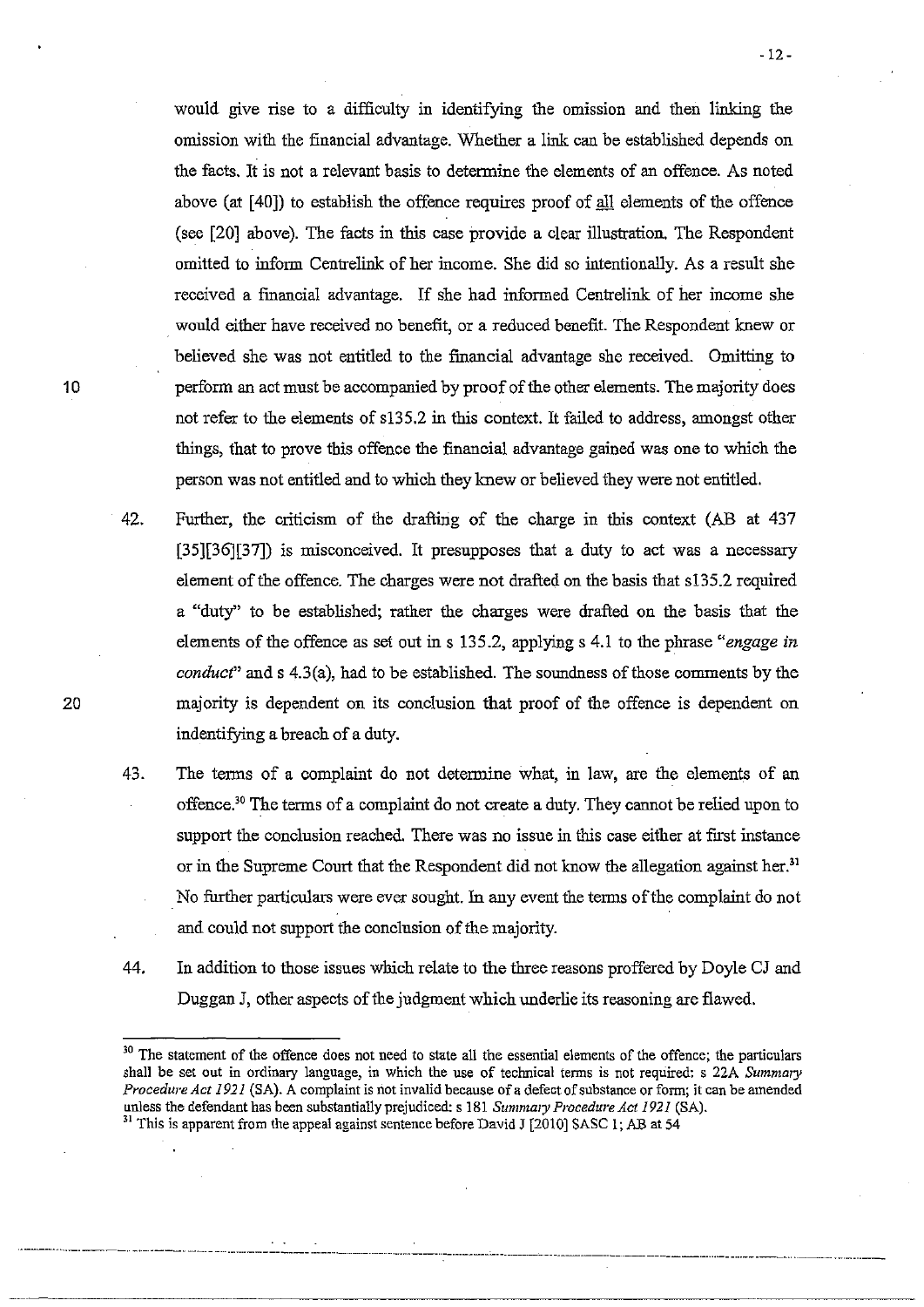- 45. For example, reliance is placed (AB at 432 [15]) on comments in the 1992 MCCOC Report on Chapter 2 of the *Code.* It is to be noted that neither this or later Reports addressed (or recommended) the definition of *"engage in conduct"* as now appears in s 4.1.<sup>32</sup> Indeed the approach referred to in the Report in this regard (and relied on by the majority) was not adopted in the *Code."* It is submitted that a proper reading of the Report (AB at 432 [15]) does not have the significance contended for by the majority. The passage cited includes the following, *"omissions attract liability only* if *the statute creating the offence e:xplicitly says so, or the omission* was *in breach of a legal duty to act.* " The Report is referring to two different or alternative scenarios. The reasoning of the majority does not recognise that distinction; rather it conflates the two concepts.
- 46. So mnch is apparent from the reasoning that followed which addressed the issue by focusing solely on the need to identify a duty imposed by a Commonwealth statute, rather than by the application of s 4.3 of the *Code.* No analysis is undertaken of the meaning ofs 4.3(a) and s 4.3(b). For example, Doyle CJ and Duggan J stated that *"the definition of 'engage in conduct' does not overcome the requirement that the conduct charged must be an omission to carry out an obligation imposed by law"* (at [16]). However, the definition of '*engage in conduct*" (together with s 4.3(a)) identifies when omitting to perform an act is an element of the offence. Applying s 4.3(a), there is no additional requirement to be met.
- 47. This erroneous focus is aJso demonstrated when the majority *"tested"* the Applicant's argnment (AB at 436 [29]). To do so Doyle CJ and Duggan J inserted words into s 135.2(1)(a) and (aa) of the *Code* which were said to reflect the argument. It is to be noted that they have done so incorrectly (see [24] above for the correct insertion).
	- 48. Regardless of that error, the majority concluded from this test that s 135.2 had not made omitting to perform an act a physical element. It is unclear how the *"test"*  demonstrates that. It appears to be based on the proposition that when the words *"omits to perform an ad'* are inserted into the offence provision (by applying s 4.1) it does not create a legal duty to perform an act and therefore omitting to perform an act is not a physical element (despite the fact that the phrase appears in the law creating

**10** 

20

---\_.\_--\_.\_--

<sup>&</sup>lt;sup>32</sup> For example: the 1995 Report "Chapter 3 Theft Fraud Bribery and Related Offences"; the 1998 Report *"Chapter* **5** *Non Fatal Offences Against the Person"* 

<sup>33</sup> For example: the 1992 MCCOC Report recommended an approach where the *Code* set out specific duties. This was akin to the Griffitb Code approach, and was not adopted. It was for the legislature to detennine what approach it would take as to criminal responsibility. As recognised in *JS* (supra) at [145] *"Fundamental aspects of the law have been altered by the Criminal Code in substantial and indeed critical matters ... "*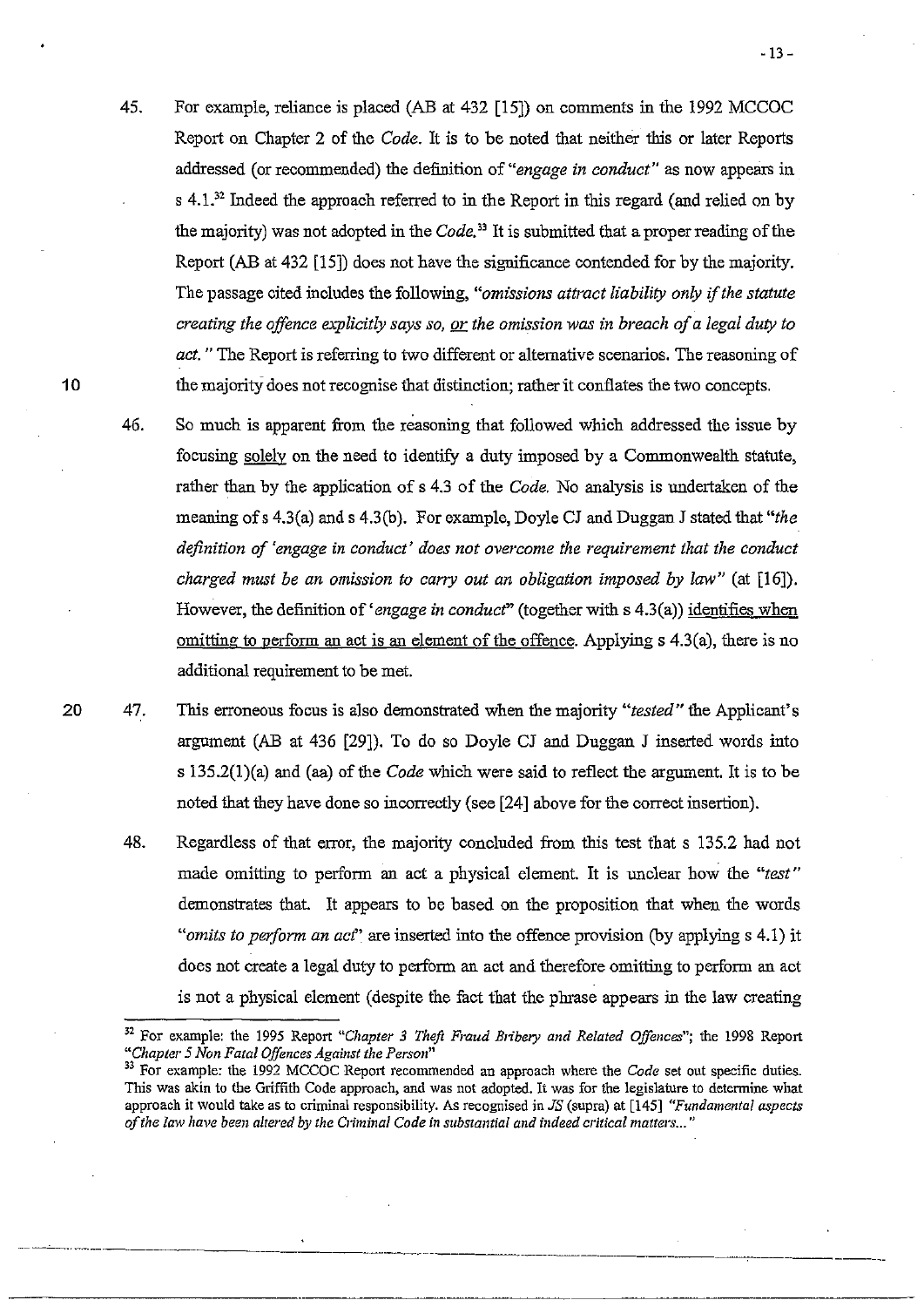the offence). In other words, the majority concluded that omitting to perform an act is not a physical element of an offence even where the offence provision states it is so. That conclusion ignores entirely the application of s 4.3 of the *Code.* The approach is erroneous. After the Court had substituted the words it should have applied  $s$  4.3(a); the law creating the offence makes it an element. Nothing more is required.

- 49. Further, without referring to s 4.3 the majority concluded that the concept of *"omission"* must be read as referring to a law which identifies the omission in question in such a way as to create a duty to perform the omitted act (AB at 436 [30]). The majority relied on two general examples of offences to illustrate that conclusion, without referring to any specific offence provision. Without that its reasoning process is not susceptible to analysis. However, by requiring the omission to be one which the person "is *obliged to perform, having regard to the terms of the offence creating provision"* is to add an additional criteria not required by the *Code.*
- 50. There is no basis to construe *"omission"* in the *Code* as *"referring to a law which identifies the omission in question in such a way as to create a duty to perform the omitted act"* (AB at 436 [30]). There is nothing in s 4.3 which so confines it. Rather, the section makes omission to perform an act a physical element of the offence if *"the law creating the offence makes it so".* There are a number of ways that that could be achieved. One such way is for the offence provision to explicitly use *"omit"* or "*omit(s) to perform an act.*" Another, as here where the *Code* explicitly states that the use of term *"engages in conduct"* includes both performing and omitting to perform an act. As noted above (at  $[22] - [27]$ ) use of that phrase in the offence provision is the same as stating that "*a person does an act or omits to perform an act.*" The very use of the term makes omitting to perform an act an element of the offence. Nothing more is required.

51. This is to be contrasted to s 4.3(b) which addresses the situation where *"the law creating the offence impliedly provides that the offence is committed by an omission to peiform an act that by law there* is *a duty to perform.* " This covers offence provisions where the terminology used to describe the physical element is apt to being satisfied by an omission when there is a corresponding duty to perform the act omitted. An example of such an offence is s 135.1(5) of the *Code.* The physical element of that is in the following terms: a person is guilty of an offence if the person dishonestly causes a loss, or dishonestly causes a risk of loss to another. Acting dishonestly can be

- .. ---.-'.-.----.~,,~ -.. ,---\_ .. - .... --------------------.~---------.

10

20

30

-----------------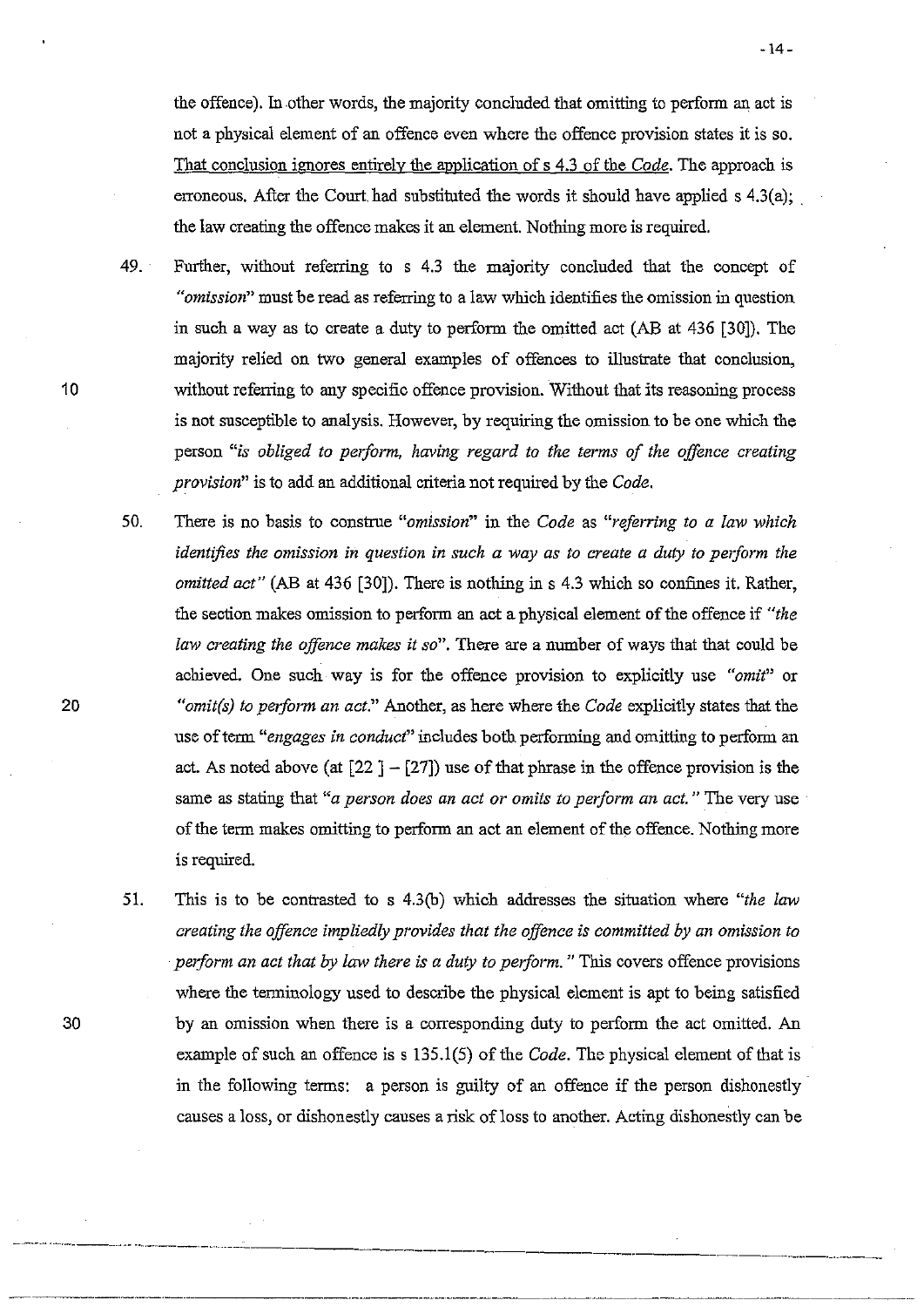committed. by performing an act or omitting to perform one in circumstances where there is a duty to so act.<sup>34</sup>

- 52. Further, the repeated reference to and reliance upon the New Zealand decision of *Nicholson v The Department of Social Welfare*<sup>35</sup> is misplaced (AB at 432 [14], AB at 434 [22] - [26]). It is based on entirely different legislation. The Court in *Nicholson*  applied the common law in finding that the relevant "omission" in the offence provision must consist of a failure to comply with some legal obligation." However, the NZ legislation was not a Code, nor was there any section similar to s 4.3. Indeed, the majority's reliance upon *Nicholson* further demonstrates how they have failed to have proper regard to Chapter 2 in interpreting s 135.2 and in particular, the terms and meaning of s 4.3. That decision is of no assistance in determining the elements of a Commonwealth offence to which the Chapter 2 applies.
- 53. Reliance on *Nicholson* and the reasoning contained therein also resulted in the majority erroneously focussing on what it perceived were practical problems in identifying in what circumstance an omission could be linked to a s 135.2 offence in the absence of a duty (AB at 437 [437]). However, as noted above (at  $[38] - [41]$ ) such reasoning is not a basis to determine the elements of an offence under the *Code.* The circumstances in which omitting to perform is a sufficient basis to found a charge is dependent on the facts and requires proof of each element of the offence. Again, as noted above (at [40]) for this offence those circumstances require that the offender intentionally omitted to perform an act, that at the time they were reckless that that would result in a financial advantage to them, it resulted in a financial advantage which they knew or believed they were not entitled. This was correctly recognised by Sulan J (AB at 441 [58] - [62]) in dissent.
- 54. The gravamen of this offence is doing or omitting to do something which results in obtaining a financial advantage to which the person knows or believes they are not entitled; it is not about breach of any obligation.

-------~--.-----

10

20

- 15 -

<sup>34</sup> For example: *R v Phan* (2010) *106* SASR 116. Phan was convicted of such an offence contrary to s 135.1(5) of **the Code. The allegation Was based on an omission to act The duty in question was to lodge GST returns:** *Goods and Services Tax Act,* **S 31 - 35, which places an obligation on certain persons to lodge a GST return if carrying**  on an enterprise and its GST turnover met the registration threshold (R *v Phan* (supra) at [39]). For a similar example see: *R v Phan and Ton* [2010] SASFC 53

<sup>&</sup>lt;sup>33</sup> [1999] 3 NZLR 50

<sup>36</sup>*R* \' *Nicholsoll* (supra) at [24]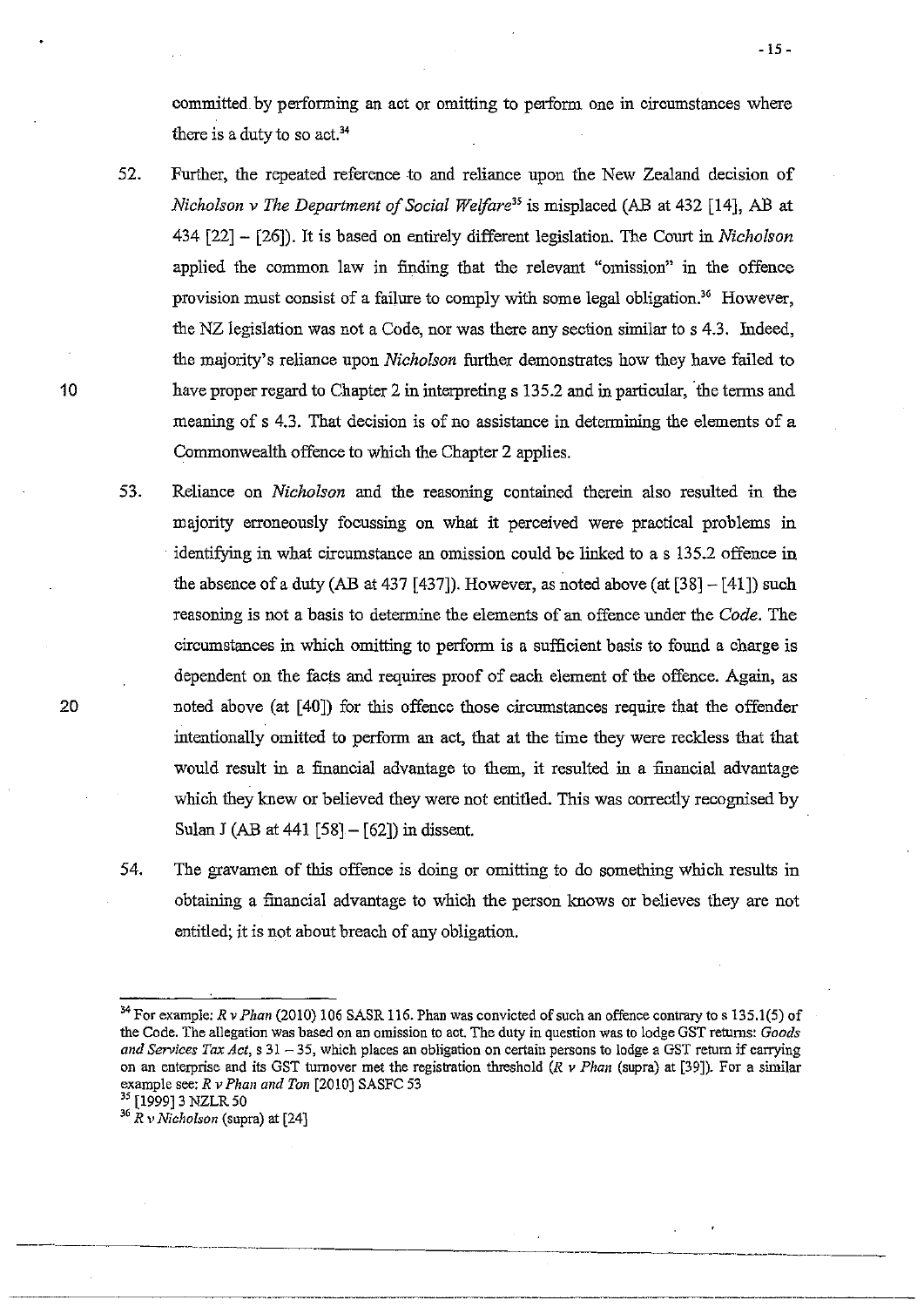- 55. The reasoning of the majority gains no support from the relevant Explanatory Memorandum for s 4\_1 *("engages in conduct")* (at [22] above) for this offence (AB at 439 [50]  $-$  [52]) or other offence provisions<sup>37</sup> which contains that terminology. In those offence provisions, as here, there is no legal duty to act specified, nor, given the nature of the offences, would there be any *"stand alone"* (AB at 437 [38]) duty imposed by any other statute. Indeed, the Explanatory Memoranda which do address the issue of omission supports the interpretation contended for by the Applicant.
- 56. Unless *"engages in conducf'* and s 43 are applied as contended for by the Applicant that definition, in particular the phrase "*omits to perform an act*" has no work to do in the *Code.* Inclusion of that phrase in offence provisions is of no consequence.
- 57. It is submitted that Sulan J correctly concluded, by applying s 4.3(a), that s 135.2 provides that omitting to perform an act is a physical element of that offence (AB at 441 [56]  $-$  [62]). The provision does not require the existence of a duty (AB at 442 [62]) and the common law has no application in determining the elements of this offence  $(AB_{a}at 438 [45])$ .

## PART VII- APPLICABLE STATUTORY PROVISIONS

- *58. Criminal Code* 1995 (Cth) Chapter 2 (ss 2, 3, 4), s 135.2
- *59. Social Security Act* 1991 (Cth) Chapter 2, Part 2.1 0, Div 1- 4 (ss 500)
- *60\_ Social Security (Administration) Act* 1991 (Cth) ss 67, 68, 72, 74

#### 20 PART VIII - ORDERS SOUGHT BY THE APPLICANT

---------

61. That special leave to appeal be granted and the appeal be allowed;

\_.\_- '-'~--'-------"-'-'-'-~-------'" .... \_\_ .. \_-\_. \_\_ . . \_\_ ..... \_--.. \_ .•. \_-.. \_--\_ .. \_.\_ .. \_.\_ ..... \_---\_ .. \_------\_.\_-

<sup>&</sup>lt;sup>37</sup> Some of the relevant Explanatory Memoranda are silent on the topic apart from noting that the offence provision includes omitting to perform an act. None of them refer to identifying a duty or obligation imposed by Commonwealth law before omitting to act is an element of the offence. Some do provide some explanation. These clearly support the interpretation of the *Code* contended for by the Applicant. For example in relation to s 274.2(1)(a) (Torture) the EM states that the section *"will use the phrase "engage* in *conduct" with the definition in subsection 4.1(2)... means "do an act" or omit to perform an act". Although torture is defined in the Convention as "any act by which severe pain or suffering, whether physical or mental, is intentionally inflicted ...* 11 *relevant conduct could include deliberate omissions which could inflict severe pain or suffering such as denial of nutrition, clothing or medical care": Crimes Legislation Amendment (Torture Prohibition and Death Penalty Abolition) Act 2010.* And see: s 305.2 (Danger from Exposure to unlawful Manufacturing - Children under 14) *"Expose retains its ordinary meaning and in this context includes to be subjected to or to allow the individual to* be *subjected to, the manufacture of a controlled drug ... through a physical act or omission": Law and Jusiice Legis/ation Amendment (Serious Drug Offences and Other Measures) Act 2005.*